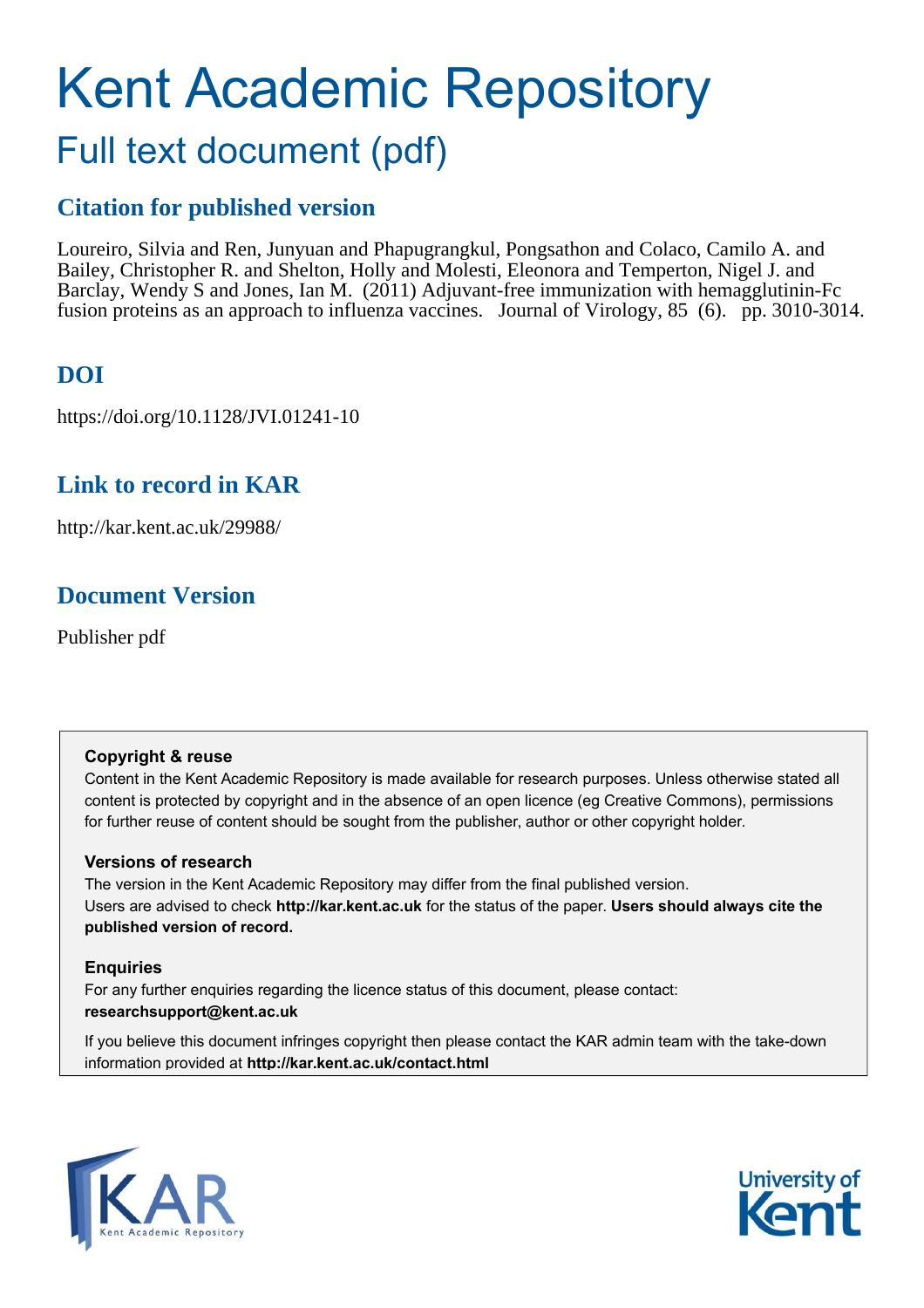## Adjuvant-Free Immunization with Hemagglutinin-Fc Fusion Proteins as an Approach to Influenza Vaccines<sup>7</sup>†

Silvia Loureiro,<sup>1</sup> Junyuan Ren,<sup>1</sup> Pongsathon Phapugrangkul,<sup>1</sup> Camilo A. Colaco,<sup>2</sup> Christopher R. Bailey,<sup>2</sup> Holly Shelton,<sup>3</sup> Eleonora Molesti,<sup>4</sup> Nigel J. Temperton,<sup>4</sup> Wendy S. Barclay,<sup>3</sup> and Ian M. Jones<sup>1\*</sup>

*School of Biological Sciences, University of Reading, Reading RG6 6AJ, United Kingdom*<sup>1</sup> *; ImmunoBiology Limited, Babraham Research Campus, Cambridge CB22 3AT, United Kingdom*<sup>2</sup> *; Department of Virology, Imperial College London, St Mary's Campus, London W2 1PG, United Kingdom*<sup>3</sup> *; and Viral Pseudotype Unit, School of Pharmacy, University of Kent, Anson Building, Central Avenue, Chatham Maritime, Kent ME4 4TB, United Kingdom*<sup>4</sup>

Received 9 June 2010/Accepted 16 December 2010

**The hemagglutinins (HAs) of human H1 and H3 influenza viruses and avian H5 influenza virus were produced as recombinant fusion proteins with the human immunoglobulin Fc domain. Recombinant HA-human immunoglobulin Fc domain (HA-HuFc) proteins were secreted from baculovirus-infected insect cells as glycosylated oligomer HAs of the anticipated molecular mass, agglutinated red blood cells, were purified on protein A, and were used to immunize mice in the absence of adjuvant. Immunogenicity was demonstrated for all subtypes, with the serum samples demonstrating subtype-specific hemagglutination inhibition, epitope specificity similar to that seen with virus infection, and neutralization. HuFctagged HAs are potential candidates for gene-to-vaccine approaches to influenza vaccination.**

The need for a rapid and scalable vaccine response to emerging influenza virus strains is widely recognized (31). Traditional vaccines are largely based on whole virus, where the isolation of suitable seed strains, the supply of sufficient fertilized hen's eggs or cell culture, and the requirement for a robust immune response in the most at-risk populations all impinge on the productivity and speed of response that can be achieved (17, 29). Direct expression of the major vaccine antigen, the virion surface hemagglutinin (HA) protein, in insect cells can improve the speed and flexibility of therapeutic responses (6), but the immunogenicity of the product is often low, necessitating large doses of vaccine to generate a level of seroconversion consistent with protection (8, 15, 30). Oligomeric rather than monomeric HA was shown recently to be an improved immunogen (35), but oligomerization was ensured through the addition of an extraneous sequence of unknown risk for human immunization. Improving the immunogenicity of the HA with an immunesilent tag could be compatible with vaccine design if it could be shown that it would not compromise HA performance and would be consistent with rapid and high-level expression. Glycoproteins tagged with the human immunoglobulin Fc domain (HuFc) have been shown to have enhanced immunogenicity as a result of an increased half-life (26, 39) or Fc receptor-mediated uptake by antigen-presenting cells such as dendritic cells  $(5, 21, 23)$  or both. We have investigated the potential of HA-HuFc fusion proteins as influenza

vaccine candidates and addressed whether (i) HuFc tagging was demonstrable for several HA subtypes, (ii) the resulting fusion proteins were immunogenic in the absence of additional adjuvant, (iii) the serum response was neutralizing, and (iv) the serum response was typical of that obtained following influenza immunization.

A unified cloning strategy was adopted for all the HA subtypes selected for expression. Baculovirus transfer vectors contained a well-cleaved signal peptide derived from the baculovirus gp64 major surface glycoprotein and the human Fc domain flanking directional genomic restriction sites for high-throughout baculovirus expression as described elsewhere (22, 38). Other studies have shown this expression strategy to be robust and widely applicable (2, 3, 5, 20). The HA sequences used were derived from influenza viruses A/New York/221/03 (a prepandemic seasonal human H1 subtype), A/Panama/2007/99 (a widely used human H3 subtype), and A/Vietnam/1194/04 (the widely distributed and occasionally zoonotic avian H5 subtype). The sequence representing the mature external domain of each HA was amplified from available clones or synthesized *de novo* from the deposited database sequence. Following the construction of the transfer vectors, recombinant baculoviruses were produced as described previously (40), and the expression and secretion of HuFc-tagged HA were confirmed by sodium dodecyl sulfate-polyacrylamide gel electrophoresis (SDS-PAGE) and Western blot analysis of cells and supernatant at 2 days postinfection (Fig. 1A). HA-HuFC fusion protein present in the supernatant was concentrated by lectin (*lens culnaris*) chromatography and purified by chromatography on immobilized protein A. Yields were typically 2 to 5 mg/liter ( $\sim$ 10<sup>9</sup> cells), and the product was essentially pure (Fig. 1B). Gel filtration chromatography and velocity gradient analysis revealed oligomeric structures ranging

<sup>\*</sup> Corresponding author. Mailing address: School of Biological Sciences, University of Reading, Reading RG6 6AJ, United Kingdom. Phone and fax: 44 118 378 8902. E-mail: i.m.jones@rdg.ac.uk.

Published ahead of print on 29 December 2010.

<sup>†</sup> The authors have paid a fee to allow immediate free access to this article.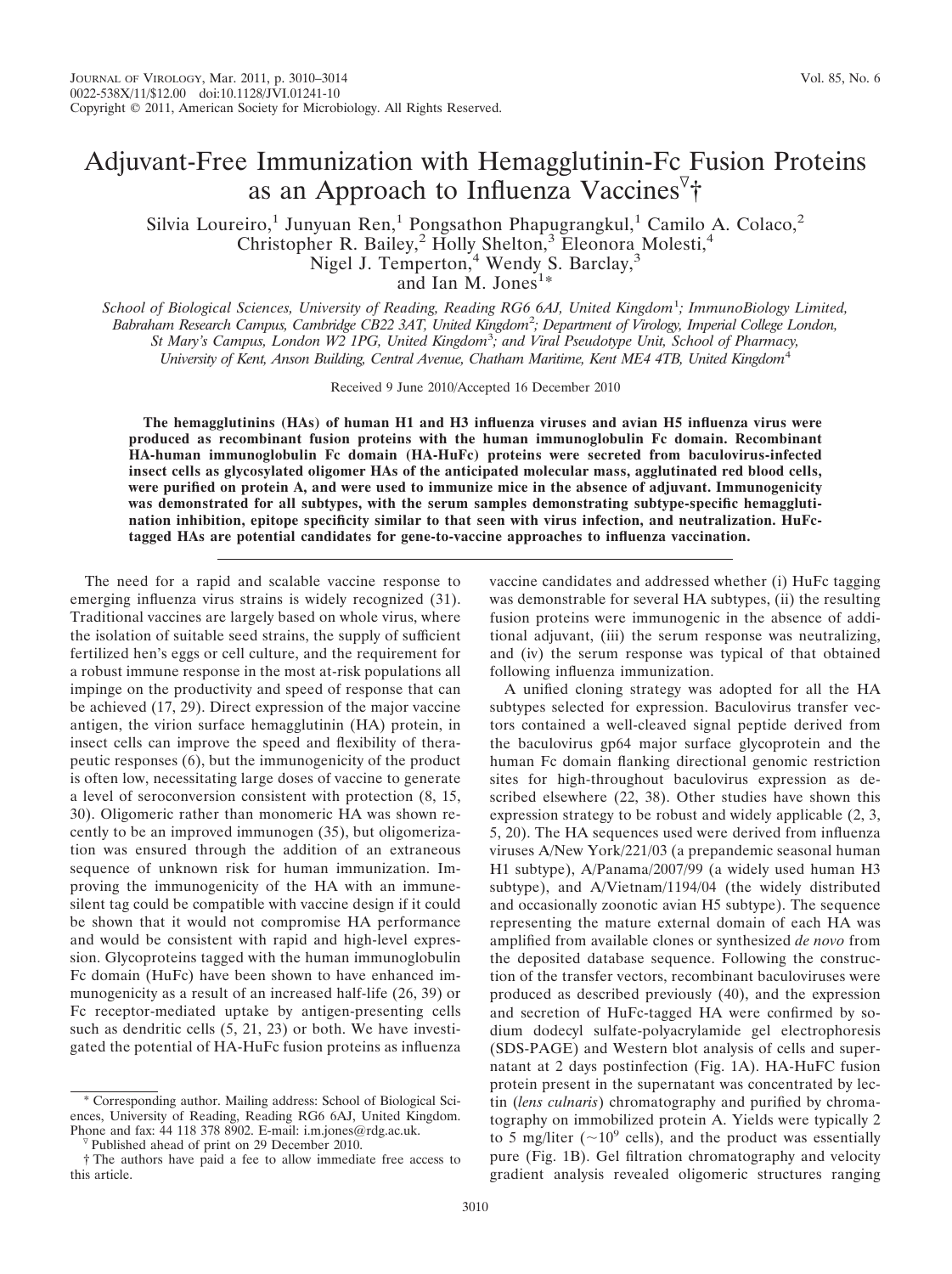

FIG. 1. Expression and characterization of HA-HuFc fusion proteins. (A) Baculovirus-expressed HA-HuFc was present in cell extracts (track 1) and in supernatant (track 2) and following purification (track 3). (B) Western blot analysis performed with an anti-Hu Ig conjugate showed intermediates present in cell extracts but no evidence of breakdown in the supernatant or following purification. (Tracks are as described for panel A.) (C) Velocity gradient analysis of purified HA-HuFc showed a distribution of solution molecular masses estimated to range from dimers (~200)  $kDa$ ) to hexamers ( $\sim 600$  kDa). No aggregate was present in the heavier fractions. Numbers to the left in panels A and C represent molecular mass markers, with values in kilodaltons. The numbers at the top of panel C represent solution molecular mass makers taken from a parallel gradient analysis, with values in kilodaltons. Panels A and C show stained 10% SDS-PAGE gels, and panel B shows chemiluminescence. Data shown are representative of the H3 subtype and are typical of other HA subtypes.

from dimers to hexamers (Fig. 1C). There was negligible aggregate apparent in the void volume or at the bottom of the gradients (Fig. 1C, fraction 9), and the product was endotoxin free (7). Purified HA-HuFc fusion protein (10  $\mu$ g per dose) was used to immunize mice  $(n = 3)$  subcutaneously at 2-week intervals in the absence of adjuvant (for three inoculations in all), and the serum samples were collected after a further 2 weeks. Serotype-specific responses, assayed using nontagged HA, were observed for H1 and H3 subtypes by both enzyme-linked immunosorbent assay (ELISA) and Western blot analysis, but the H5 sera, while reacting most strongly to the cognate antigen, also bound well to the H1 HA (Fig. 2A). Cross-reaction between H5 antibodies and H1 HA, including neutralizing antibodies, has been previously described elsewhere (12) and is probably related to the structures of the H5 and H1 HA1 domains being closely related (27). Interestingly, cross-reaction was not reciprocal (Fig. 2A), plausibly as a result of glycan shielding of H5 (34). All three HA subtypes were immunogenic, with no evidence of the poor immunogenicity attributed to attenuated H5 vaccines (17, 34). A dose-ranging study showed significant seroconversion (down to 100 ng per dose) with the same immunization regimen, a human equiv-

alent dose of 24  $\mu$ g as calculated by body surface area (24), lower than that observed for nontagged HA (30). Hemagglutination inhibition (HAI) assays performed with guinea pig or turkey red blood cells, which contain a mixture of  $\alpha$ 2,6- and  $\alpha$ 2,3-linked sialic acids, gave titers of 1/200 and 1/100 for the H3 and H5 sera, respectively. The H1 protein agglutinated poorly, and 50% HAI was unobtainable. Crosssubtype HAI was not observed. Isotyping showed the responses to be predominantly composed of IgG1, with some IgG2a and IgG2b (Fig. 2B), and a Th2 response with some Th1 contribution, which is consistent with a result reported previously for soluble oligomeric HA (4, 35). We found only kappa light-chain use. To assess whether the polyvalent serum responses to soluble HA-HuFc immunogens were focused on the receptor binding domain of HA as seen in experimental infection studies (10), we immunized mice with further H5-Fc fusion proteins bearing mutations L133V plus A138V or Q196R plus S227N (Fig. 3A). These mutations alter receptor specificity and affinity in synthetic glycan-based assays (1, 36, 37) and can be likened to those of influenza strains with altered SA affinities and preferences that arise following virus passage in the presence of an antibody response generated in response to the parental HA



FIG. 2. Serum responses to HA-HuFc fusion proteins. (A) Sera from mice immunized with H1, H3, and H5 HA-HuFc proteins were used at a 1:1,000 dilution for Western blot analysis of H1, H3, and H5 HA proteins lacking the Fc tag after separation by 10% SDS-PAGE. Track C, control insect cell extract; track 1, H1 HA; track 3, H3 HA; track 5, H5 HA. Numbers to the left of the panel represent molecular mass markers, with values in kilodaltons. (B) Isotyping of the serum responses to each immunogen. Gray bar, H1; bar with diagonal stripes, H3; clear bar, H5.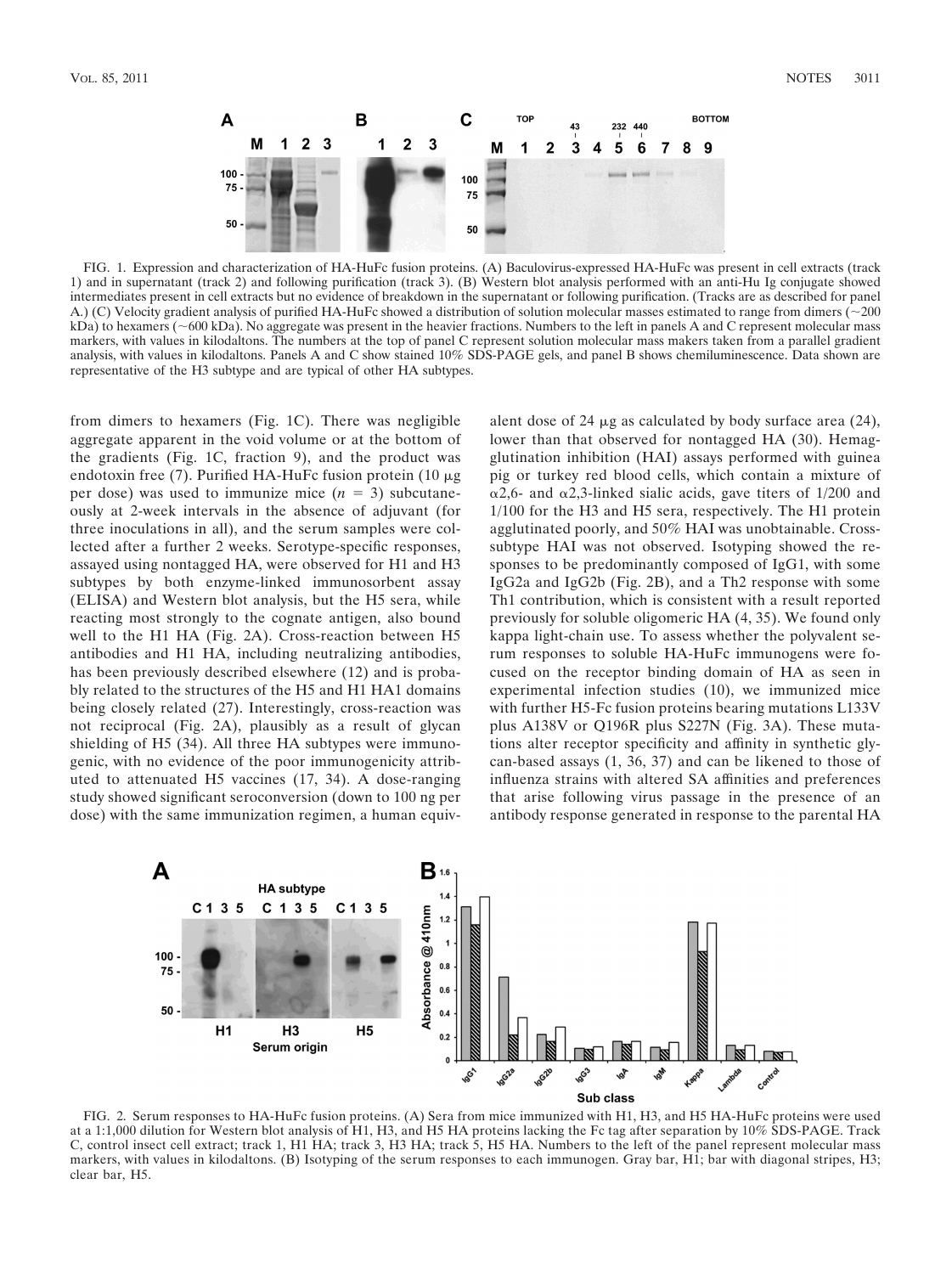

FIG. 3. Expression, purification, and immunization of H5-HuFc-based receptor binding site mutants. (A) Wild-type (WT) H5 or H5 bearing two site-directed changes as shown was expressed and purified as described in the text. Mutant yields and stability were unaltered compared to parental H5 results. The results determined by 10% SDS-PAGE analysis of the stained final purified materials are shown. Numbers to the left of the panel represent molecular mass markers (track M), with values in kilodaltons. (B) Titration of polyvalent sera by ELISA using H5-Fc. (C) Titration of polyvalent sera by ELISA using wild-type H5 lacking the Fc tag after normalization of the titer as described for panel A. In both panels, the serum sample results are depicted as follows:  $\bullet$ , H5 wild type;  $\blacksquare$ , H5 L133V plus A138V;  $\blacktriangle$ , H5 Q196R plus S227N; and  $\heartsuit$ , normal mouse serum. The assay was done in duplicate, and the averages of the results are plotted. Duplicate data points in the assays did not differ by more than 5%.

(10, 16). The overall immunogenicity of the sera obtained from each immunization was not significantly affected by the introduced amino acid changes, as shown by the ELISA titers determined with HA-HuFc (Fig. 3B). However, when the normalized sera were subjected to titration using wildtype H5 HA lacking the Fc tag, the sera generated with the H5 HAs containing either L133V plus A138V or Q196R plus S227N demonstrated significantly reduced titers compared to the sera generated with the wild-type H5 HA (Fig. 3C). The predominant antibody response to HA-HuFc fusion proteins is therefore to the HA1 domain and, in particular, to the receptor binding site whose conformation is altered by the introduced mutations. To further confirm that the epitope specificity of the polyvalent response to soluble HA-HuFc fusion protein resided in the HA1 domain, the serum samples generated with wild-type H5-HuFc were assayed for linear epitope recognition with a set of overlapping peptides (20-mers overlapping by 10 residues) made with the A/Vietnam/1194/04 HA sequence. Reactivity was limited to discrete peptides located at the top of the HA1 domain (Fig. 4A), which broadly correlated with the epitope map for the H5 HA of A/Vietnam/1203/04, as determined by investigation of virus escape mutants (13), or the HA of A/Hong Kong/482/97, as determined by an antigen display library approach (18). The neutralizing activity of each serum sample was assessed by an entry inhibition assay using luciferase-encoding lentivirus vectors pseudotyped by H5 HA (28). Neutralization induced by the sera generated with the wild-type H5 sequence had an endpoint titer of  $\sim$ 320, whereas neither of the serum samples generated with the mutant HAs had appreciable activity, although the serum samples generated with H5 Q196R plus S227N had marginal activity at the highest dose (Fig. 4B). Thus, fusion of HA at the C terminus to HuFc allows rapid purification of a conformationally relevant molecule that is immunogenic without the presence of added adjuvant and induces serum responses to the HA1 domain that are neutralizing, at least for the H5 HA studied here.

A number of recombinant routes to influenza vaccination have demonstrated proof of principle  $(6, 11, 14)$ . Unmodified recombinant HA may require high doses to ensure a protective response, limiting the opportunity for antigen sparing during periods of high demand, while the more immunogenic candidates, such as virus-like particles (VLP), are complex immunogens that have associated issues with respect to manufacturing yield. Our data suggest that a simple tagged recombinant form of HA can serve as an effective immunogen; equivalent constructs for H7, H9, and swine virus H1 have been found also to be equally immunogenic (not shown). Immunization with oligomeric HA was shown recently to provide protective immunity (35), but that study used a tag of uncertain clinical acceptance. HuFc-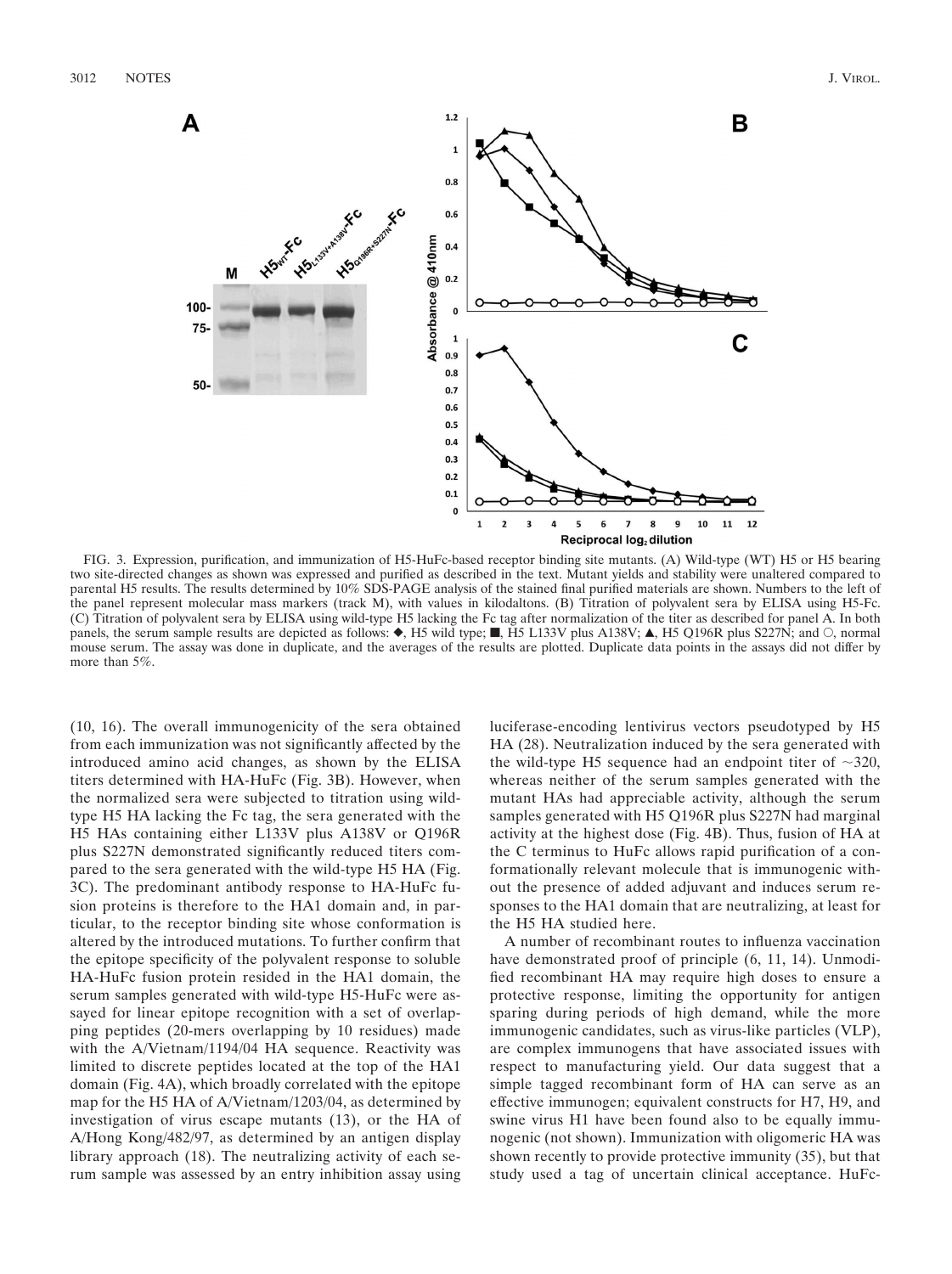

FIG. 4. Epitope mapping and neutralization titers of the serum response to H5-HuFc. (A) Polyclonal sera were assayed by ELISA using immobilized peptides (biotinylated peptides absorbed to streptavidin-coated plates) spanning the HA1 domain of H5 HA. Individual mouse H5 sera gave the same profiles. Mutant sera failed to give a significant reaction. Inset: the reactive peptides from the pepscan displayed on the HA1 domain of the H5 structure. The location of the sialic binding site is indicated (SA). (B) Serum neutralization data measured by an entry inhibition assay of a lentivirus vector pseudotyped with wild-type H5 from strain A/Vietnam/1194/04. Clear bar, H5 Q196R plus S227N; gray bar, H5 L133V plus A138V; black bar, H5 wild type. The data represent averages of the results of duplicate assays.

tagged therapeutic vaccines are in current clinical use (19), and their use is growing (25). Thus, HA-HuFc could be clinically acceptable, particularly for members of groups such as the elderly, who respond poorly to current vaccines (9). HuFc-mediated presentation of HA sequences capable of generating cross-protective responses (32, 33) would be particularly interesting.

We are grateful to Pamela Rummings for excellence in serum provision.

The work was supported by the Medical Research Council of the United Kingdom.

#### **REFERENCES**

- 1. **Auewarakul, P., et al.** 2007. An avian influenza H5N1 virus that binds to a human-type receptor. J. Virol. **81:**9950–9955.
- 2. **Ayora-Talavera, G., et al.** 2009. Mutations in H5N1 influenza virus hemagglutinin that confer binding to human tracheal airway epithelium. PLoS One **4:**e7836.
- 3. **Barclay, W. S., et al.** 2007. Probing the receptor interactions of an H5 avian influenza virus using a baculovirus expression system and functionalised poly(acrylic acid) ligands. Bioorg. Med. Chem. **15:**4038–4047.
- 4. **Bright, R. A., et al.** 2007. Influenza virus-like particles elicit broader immune responses than whole virion inactivated influenza virus or recombinant hemagglutinin. Vaccine **25:**3871–3878.
- 5. **Chen, H., X. Xu, and I. M. Jones.** 2007. Immunogenicity of the outer domain of a HIV-1 clade C gp120. Retrovirology **4:**33.
- 6. **Cox, M. M.** 2008. Progress on baculovirus-derived influenza vaccines. Curr. Opin. Mol. Ther. **10:**56–61.
- 7. **Cox, M. M., and D. Karl Anderson.** 2007. Production of a novel influenza vaccine using insect cells: protection against drifted strains. Influenza Other Respi. Viruses **1:**35–40.
- 8. **Cox, M. M., P. A. Patriarca, and J. Treanor.** 2008. FluBlok, a recombinant hemagglutinin influenza vaccine. Influenza Other Respi. Viruses **2:**211–219.
- 9. **Fichera, E., D. Felnerova, R. Mischler, J. F. Viret, and R. Glueck.** 2009. New strategies to overcome the drawbacks of currently available flu vaccines. Adv. Exp. Med. Biol. **655:**243–252.
- 10. **Hensley, S. E., et al.** 2009. Hemagglutinin receptor binding avidity drives influenza A virus antigenic drift. Science **326:**734–736.
- 11. **Kang, S. M., P. Pushko, R. A. Bright, G. Smith, and R. W. Compans.** 2009.

Influenza virus-like particles as pandemic vaccines. Curr. Top. Microbiol. Immunol. **333:**269–289.

- 12. **Kashyap, A. K., et al.** 2008. Combinatorial antibody libraries from survivors of the Turkish H5N1 avian influenza outbreak reveal virus neutralization strategies. Proc. Natl. Acad. Sci. U. S. A. **105:**5986–5991.
- 13. **Kaverin, N. V., et al.** 2007. Epitope mapping of the hemagglutinin molecule of a highly pathogenic H5N1 influenza virus by using monoclonal antibodies. J. Virol. **81:**12911–12917.
- 14. **Kopecky-Bromberg, S. A., and P. Palese.** 2009. Recombinant vectors as influenza vaccines. Curr. Top. Microbiol. Immunol. **333:**243–267.
- 15. **Lakey, D. L., et al.** 1996. Recombinant baculovirus influenza A hemagglutinin vaccines are well tolerated and immunogenic in healthy adults. J. Infect. Dis. **174:**838–841.
- 16. **Lambkin, R., L. McLain, S. E. Jones, S. L. Aldridge, and N. J. Dimmock.** 1994. Neutralization escape mutants of type A influenza virus are readily selected by antisera from mice immunized with whole virus: a possible mechanism for antigenic drift. J. Gen. Virol. **75**(Pt. 12)**:**3493–3502.
- 17. **Leroux-Roels, I., et al.** 2007. Antigen sparing and cross-reactive immunity with an adjuvanted rH5N1 prototype pandemic influenza vaccine: a randomised controlled trial. Lancet **370:**580–589.
- 18. **Li, J., et al.** 2009. Fine antigenic variation within H5N1 influenza virus hemagglutinin's antigenic sites defined by yeast cell surface display. Eur. J. Immunol. **39:**3498–3510.
- 19. **Licastro, F., M. Chiappelli, M. Ianni, and E. Porcellini.** 2009. Tumor necrosis factor-alpha antagonists: differential clinical effects by different biotechnological molecules. Int. J. Immunopathol. Pharmacol. **22:**567–572.
- 20. **Mathewson, A. C., et al.** 2008. Interaction of severe acute respiratory syndrome-coronavirus and NL63 coronavirus spike proteins with angiotensin converting enzyme-2. J. Gen. Virol. **89:**2741–2745.
- 21. **Metheringham, R. L., et al.** 2009. Antibodies designed as effective cancer vaccines. MAbs **1:**71–85.
- 22. **Pengelley, S. C., et al.** 2006. A suite of parallel vectors for baculovirus expression. Protein Expr. Purif. **48:**173–181.
- 23. **Pleass, R. J.** 2009. Fc-receptors and immunity to malaria: from models to vaccines. Parasite Immunol. **31:**529–538.
- 24. **Reagan-Shaw, S., M. Nihal, and N. Ahmad.** 2008. Dose translation from animal to human studies revisited. FASEB J. **22:**659–661.
- 25. **Reichert, J. M.** 2011. Antibody-based therapeutics to watch in 2011. MAbs **3:**76–99.
- 26. **Schmidt, S. R.** 2009. Fusion-proteins as biopharmaceuticals—applications and challenges. Curr. Opin. Drug Discov. Devel. **12:**284–295.
- 27. **Stevens, J., et al.** 2006. Structure and receptor specificity of the hemagglutinin from an H5N1 influenza virus. Science **312:**404–410.